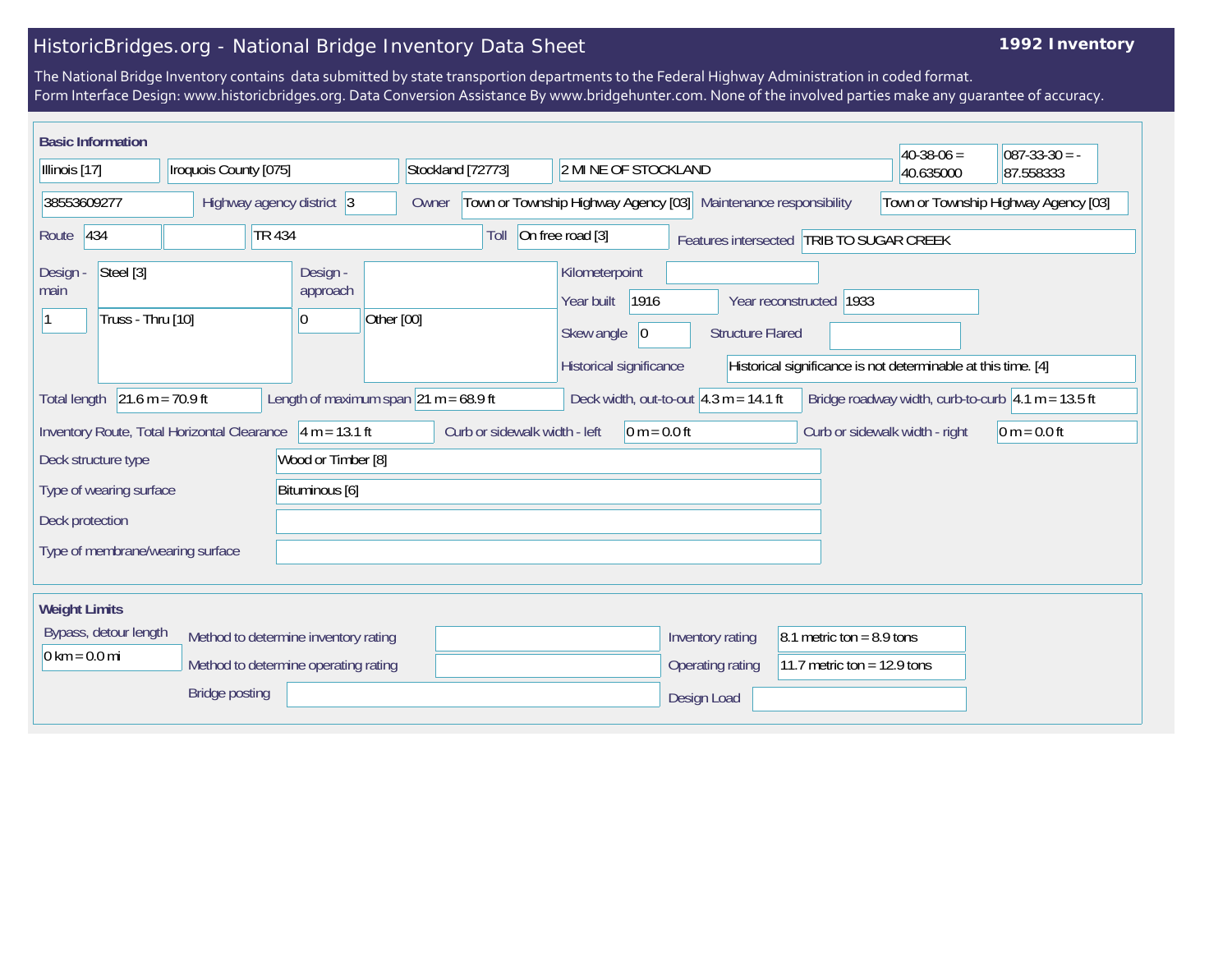| <b>Functional Details</b>                                                              |                                                                                         |
|----------------------------------------------------------------------------------------|-----------------------------------------------------------------------------------------|
| Average daily truck traffi   0<br>Average Daily Traffic<br>109                         | 2012<br>Year   1989<br>Future average daily traffic<br>100<br>%<br>Year                 |
| Road classification<br>Local (Rural) [09]                                              | Approach roadway width<br>$6.7 m = 22.0 ft$<br>Lanes on structure 1                     |
| Type of service on bridge Highway [1]                                                  | Direction of traffic One lane bridge for 2 - way traffic [3]<br>Bridge median           |
| Parallel structure designation<br>No parallel structure exists. [N]                    |                                                                                         |
| Waterway [5]<br>Type of service under bridge                                           | Navigation control<br>Lanes under structure<br>$ 0\rangle$                              |
| $0 = N/A$<br>Navigation vertical clearanc                                              | Navigation horizontal clearance $ 0 = N/A$                                              |
| Minimum navigation vertical clearance, vertical lift bridge                            | Minimum vertical clearance over bridge roadway<br>$3.35 m = 11.0 ft$                    |
| Minimum lateral underclearance reference feature Feature not a highway or railroad [N] |                                                                                         |
| Minimum lateral underclearance on right $0 = N/A$                                      | Minimum lateral underclearance on left $0 = N/A$                                        |
| Minimum Vertical Underclearance $ 0 = N/A$                                             | Minimum vertical underclearance reference feature Feature not a highway or railroad [N] |
| Appraisal ratings - underclearances N/A [N]                                            |                                                                                         |
|                                                                                        |                                                                                         |
| <b>Repair and Replacement Plans</b>                                                    |                                                                                         |
| Type of work to be performed                                                           | Work to be done by contract [1]<br>Work done by                                         |
| Replacement of bridge or other structure because<br>of relocation of road. [32]        | Bridge improvement cost<br>95000<br>100000<br>Roadway improvement cost                  |
|                                                                                        | $25.6 m = 84.0 ft$<br>Length of structure improvement<br>Total project cost<br>391000   |
|                                                                                        | Year of improvement cost estimate                                                       |
|                                                                                        | Border bridge - state<br>Border bridge - percent responsibility of other state          |
|                                                                                        | Border bridge - structure number                                                        |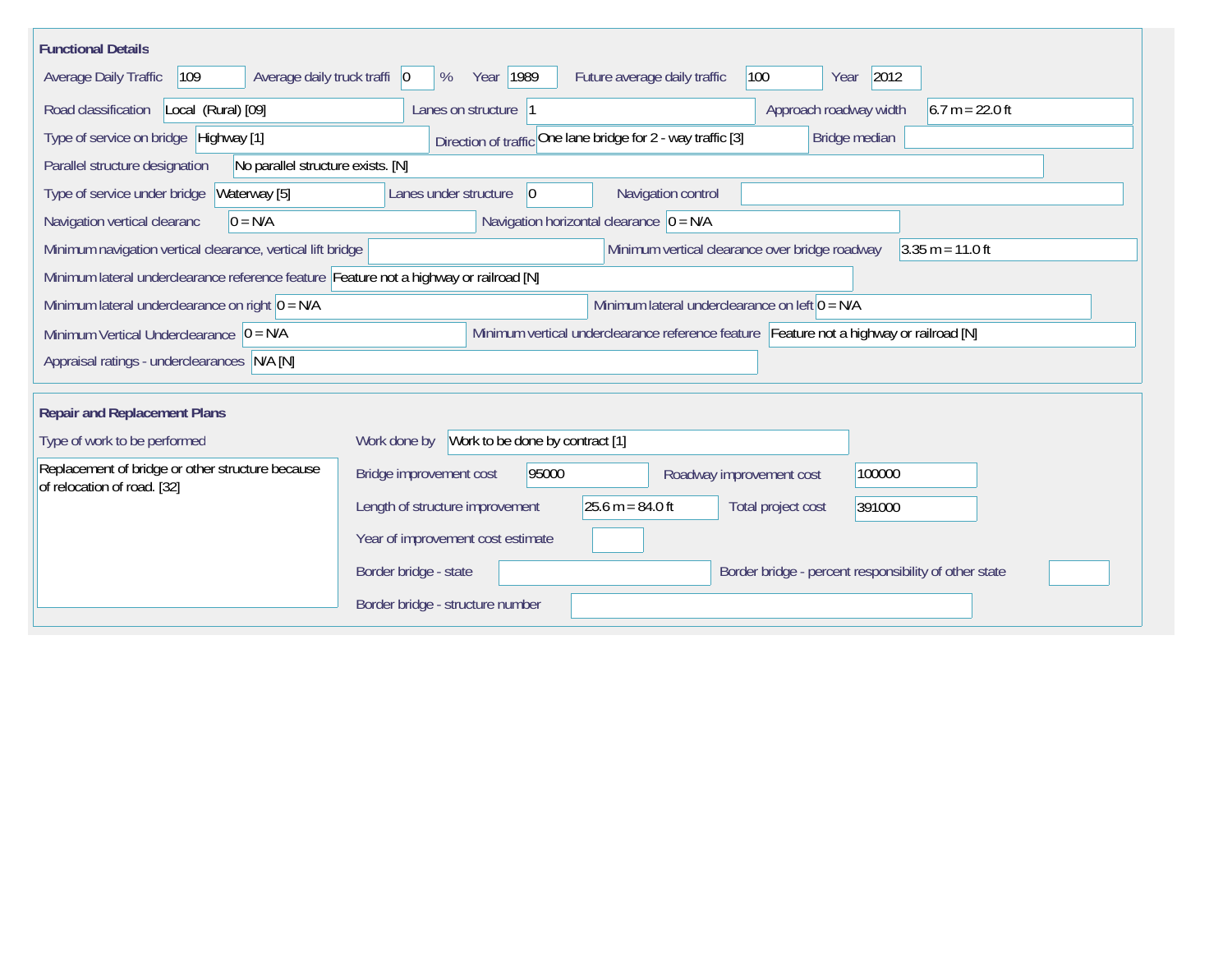| <b>Inspection and Sufficiency</b>                                   |                                         |                                                                                    |                                                                                         |                                                                         |                                                                                                                    |  |  |  |  |  |
|---------------------------------------------------------------------|-----------------------------------------|------------------------------------------------------------------------------------|-----------------------------------------------------------------------------------------|-------------------------------------------------------------------------|--------------------------------------------------------------------------------------------------------------------|--|--|--|--|--|
| Structure status<br>Posted for load [P]                             |                                         | structural                                                                         | Basically intolerable requiring high priority of replacement [2]<br>Appraisal ratings - |                                                                         |                                                                                                                    |  |  |  |  |  |
| Condition ratings - superstructur                                   | Poor $[4]$                              | Appraisal ratings -<br>roadway alignment                                           |                                                                                         | Basically intolerable requiring high priority of corrrective action [3] |                                                                                                                    |  |  |  |  |  |
| Condition ratings - substructure                                    | Satisfactory [6]                        |                                                                                    | Basically intolerable requiring high priority of replacement [2]<br>Appraisal ratings - |                                                                         |                                                                                                                    |  |  |  |  |  |
| Condition ratings - deck                                            | Satisfactory [6]                        | deck geometry                                                                      |                                                                                         |                                                                         |                                                                                                                    |  |  |  |  |  |
| Scour                                                               |                                         | Scour calculation/evaluation has not been made. [6]                                |                                                                                         |                                                                         |                                                                                                                    |  |  |  |  |  |
| Channel and channel protection                                      |                                         | minor stream bed movement evident. Debris is restricting the channel slightly. [6] |                                                                                         |                                                                         | Bank is beginning to slump. River control devices and embankment protection have widespread minor damage. There is |  |  |  |  |  |
| Appraisal ratings - water adequacy                                  | Equal to present desirable criteria [8] |                                                                                    |                                                                                         | Status evaluation                                                       | Structurally deficient [1]                                                                                         |  |  |  |  |  |
| Pier or abutment protection                                         |                                         |                                                                                    |                                                                                         | Sufficiency rating                                                      | 16                                                                                                                 |  |  |  |  |  |
| Not applicable. Used if structure is not a culvert. [N]<br>Culverts |                                         |                                                                                    |                                                                                         |                                                                         |                                                                                                                    |  |  |  |  |  |
| Traffic safety features - railings                                  |                                         |                                                                                    |                                                                                         |                                                                         |                                                                                                                    |  |  |  |  |  |
| Traffic safety features - transitions                               |                                         |                                                                                    | Inpected feature meets currently acceptable standards. [1]                              |                                                                         |                                                                                                                    |  |  |  |  |  |
| Traffic safety features - approach guardrail                        |                                         |                                                                                    | Inpected feature meets currently acceptable standards. [1]                              |                                                                         |                                                                                                                    |  |  |  |  |  |
| Traffic safety features - approach guardrail ends                   |                                         |                                                                                    | Inpected feature meets currently acceptable standards. [1]                              |                                                                         |                                                                                                                    |  |  |  |  |  |
| June 1990 [0690]<br>Inspection date                                 |                                         | Designated inspection frequency                                                    | 24                                                                                      | <b>Months</b>                                                           |                                                                                                                    |  |  |  |  |  |
| Underwater inspection                                               | Not needed [N]                          |                                                                                    | Underwater inspection date                                                              |                                                                         |                                                                                                                    |  |  |  |  |  |
| Fracture critical inspection                                        | Every two years [Y24]                   |                                                                                    | Fracture critical inspection date                                                       | June 1990 [0690]                                                        |                                                                                                                    |  |  |  |  |  |
| Other special inspection<br>Not needed [N]                          |                                         | Other special inspection date                                                      |                                                                                         |                                                                         |                                                                                                                    |  |  |  |  |  |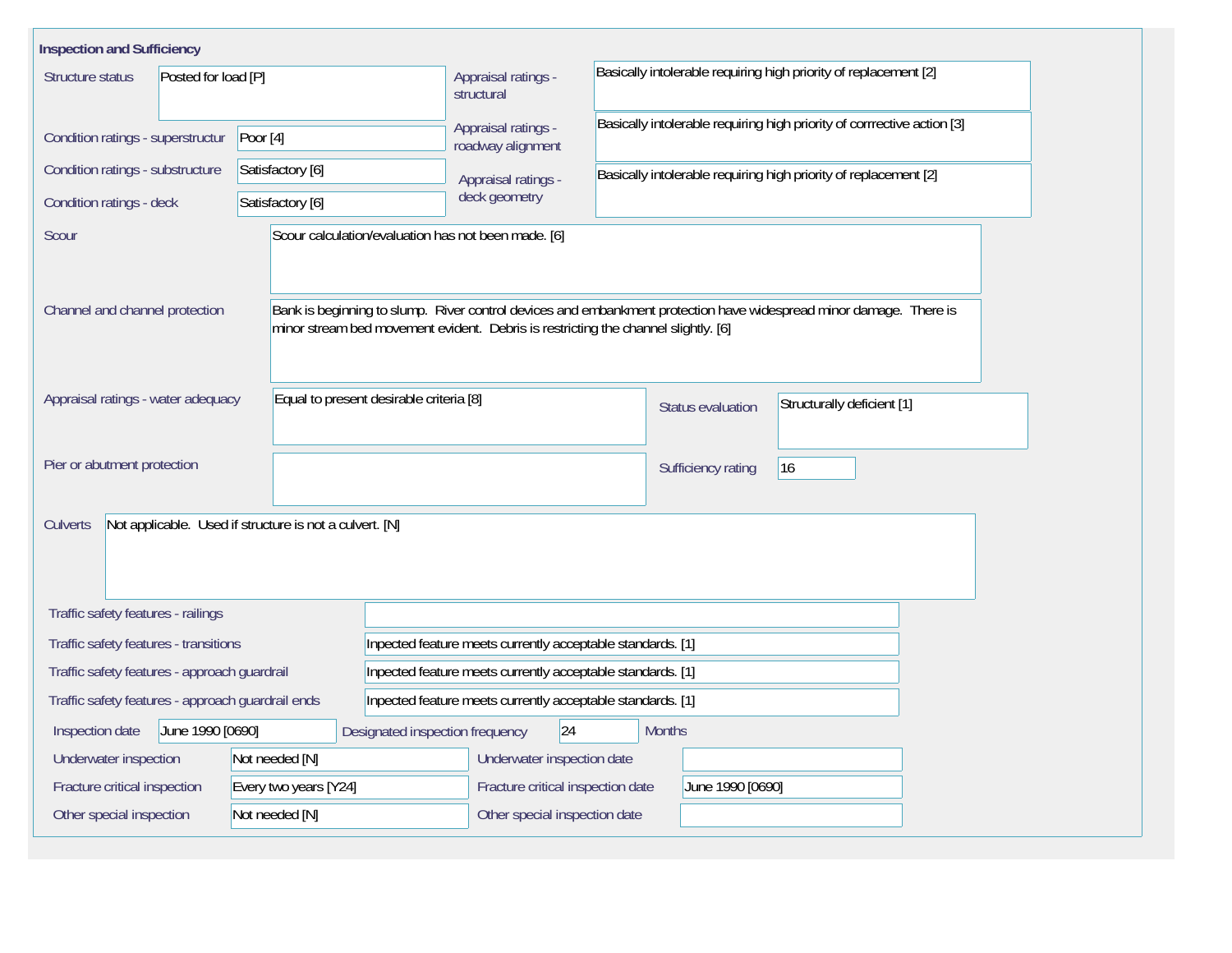## HistoricBridges.org - National Bridge Inventory Data Sheet

## **2012 Inventory**

The National Bridge Inventory contains data submitted by state transportion departments to the Federal Highway Administration in coded format. Form Interface Design: www.historicbridges.org. Data Conversion Assistance By www.bridgehunter.com. None of the involved parties make any guarantee of accuracy.

| <b>Basic Information</b>                                                                                                                          |                                                            |                                             |                                                                 |                                                   |                                                                     |                                         |                                                                                    |                                  |                                                                    |                                |  |                |  |                                                                            |
|---------------------------------------------------------------------------------------------------------------------------------------------------|------------------------------------------------------------|---------------------------------------------|-----------------------------------------------------------------|---------------------------------------------------|---------------------------------------------------------------------|-----------------------------------------|------------------------------------------------------------------------------------|----------------------------------|--------------------------------------------------------------------|--------------------------------|--|----------------|--|----------------------------------------------------------------------------|
| Illinois [17]<br>Iroquois County [075]                                                                                                            |                                                            | Stockland [72773]                           |                                                                 | 2M E 1M N STOCKLAND                               |                                                                     | $ 40-37-58=40.6 $                       | $ 087-33-45 = -87.5$                                                               |                                  |                                                                    |                                |  |                |  |                                                                            |
| 38556342232<br>Highway agency district 3                                                                                                          |                                                            | Owner                                       | Town or Township Highway Agency [03] Maintenance responsibility |                                                   |                                                                     |                                         |                                                                                    |                                  | Town or Township Highway Agency [03]                               |                                |  |                |  |                                                                            |
| 434<br>Route                                                                                                                                      |                                                            | <b>TR 434</b>                               |                                                                 |                                                   | On free road [3]<br>Toll                                            |                                         |                                                                                    |                                  |                                                                    | Features intersected MUD CREEK |  |                |  |                                                                            |
| Design -<br>Prestressed concrete [5]<br>Design<br>main<br>approach<br>3<br>Box beam or girders - Multiple<br>Other [00]<br>$\overline{0}$<br>[05] |                                                            | Kilometerpoint<br>2008<br>Year built        |                                                                 | $625.9$ km = 388.1 mi<br>Year reconstructed #Num! |                                                                     |                                         |                                                                                    |                                  |                                                                    |                                |  |                |  |                                                                            |
|                                                                                                                                                   |                                                            |                                             | 0 <br>Skew angle<br>Historical significance                     |                                                   | <b>Structure Flared</b><br>Bridge is not eligible for the NRHP. [5] |                                         |                                                                                    |                                  |                                                                    |                                |  |                |  |                                                                            |
| <b>Total length</b>                                                                                                                               |                                                            | $35.4 m = 116.1 ft$                         |                                                                 |                                                   |                                                                     | Length of maximum span $18 m = 59.1 ft$ |                                                                                    |                                  | Deck width, out-to-out $ 9.1 \text{ m} = 29.9 \text{ ft}$          |                                |  |                |  | Bridge roadway width, curb-to-curb $\vert 9.1 \text{ m} = 29.9 \text{ ft}$ |
|                                                                                                                                                   |                                                            | Inventory Route, Total Horizontal Clearance |                                                                 | $9.1 m = 29.9 ft$                                 |                                                                     |                                         | Curb or sidewalk width - left<br>Curb or sidewalk width - right<br>$ 0 m = 0.0 ft$ |                                  |                                                                    |                                |  | $0 m = 0.0 ft$ |  |                                                                            |
| Deck structure type                                                                                                                               |                                                            |                                             |                                                                 | Concrete Precast Panels [2]                       |                                                                     |                                         |                                                                                    |                                  |                                                                    |                                |  |                |  |                                                                            |
|                                                                                                                                                   | Type of wearing surface                                    |                                             |                                                                 |                                                   |                                                                     |                                         |                                                                                    |                                  | Monolithic Concrete (concurrently placed with structural deck) [1] |                                |  |                |  |                                                                            |
| Other $[9]$<br>Deck protection                                                                                                                    |                                                            |                                             |                                                                 |                                                   |                                                                     |                                         |                                                                                    |                                  |                                                                    |                                |  |                |  |                                                                            |
|                                                                                                                                                   | Type of membrane/wearing surface                           |                                             |                                                                 |                                                   |                                                                     |                                         |                                                                                    |                                  |                                                                    |                                |  |                |  |                                                                            |
| <b>Weight Limits</b>                                                                                                                              |                                                            |                                             |                                                                 |                                                   |                                                                     |                                         |                                                                                    |                                  |                                                                    |                                |  |                |  |                                                                            |
| Bypass, detour length<br>Method to determine inventory rating                                                                                     |                                                            |                                             | Allowable Stress(AS) [2]                                        |                                                   | Inventory rating                                                    |                                         | 32.4 metric ton = $35.6$ tons                                                      |                                  |                                                                    |                                |  |                |  |                                                                            |
| $0.6 \text{ km} = 0.4 \text{ mi}$<br>Method to determine operating rating                                                                         |                                                            |                                             | Allowable Stress(AS) [2]                                        |                                                   |                                                                     | Operating rating                        |                                                                                    | 44.1 metric ton = $48.5$ tons    |                                                                    |                                |  |                |  |                                                                            |
|                                                                                                                                                   | Equal to or above legal loads [5]<br><b>Bridge posting</b> |                                             |                                                                 |                                                   |                                                                     |                                         |                                                                                    | MS 18 / HS 20 [5]<br>Design Load |                                                                    |                                |  |                |  |                                                                            |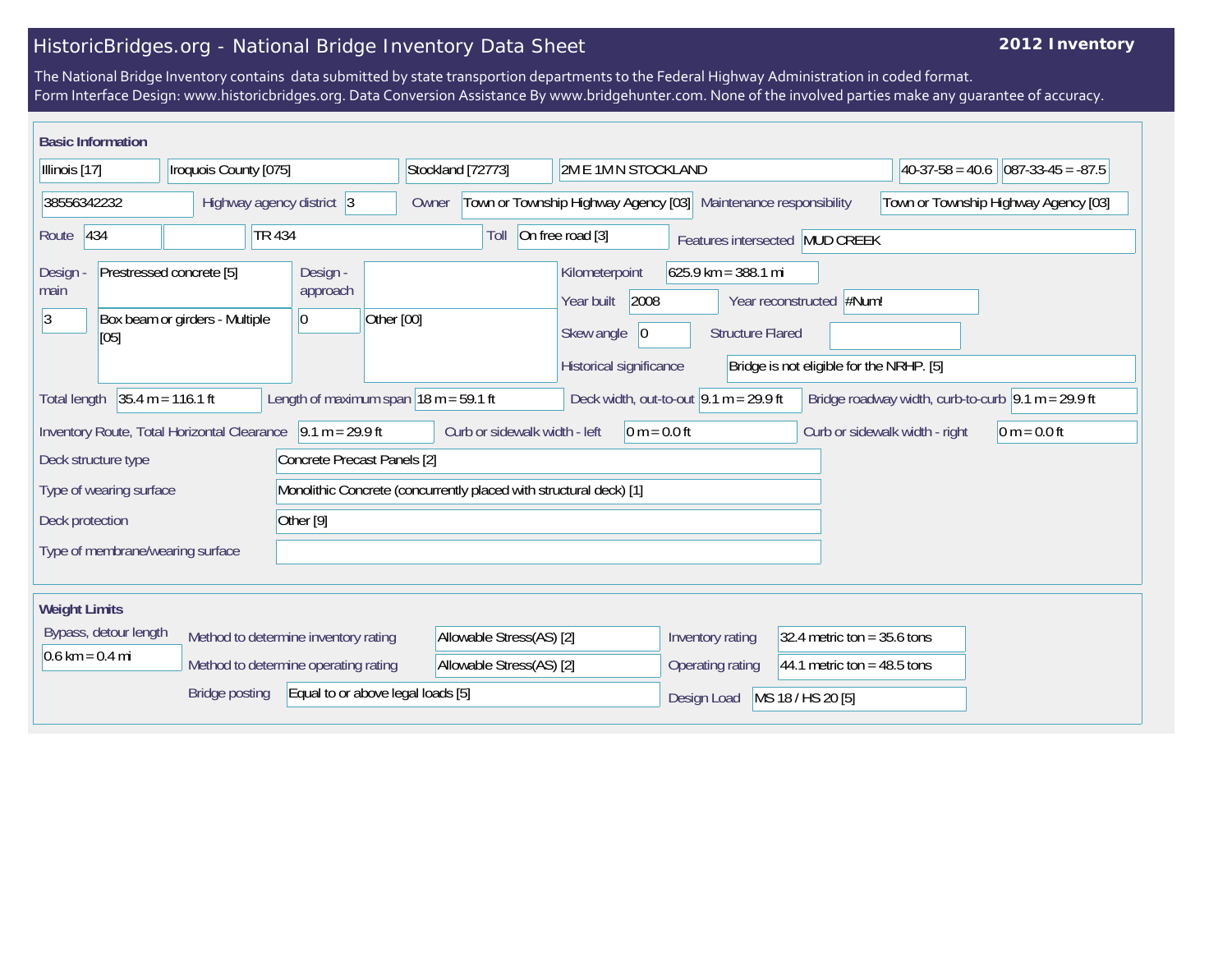| <b>Functional Details</b>                                                              |                                                                                         |
|----------------------------------------------------------------------------------------|-----------------------------------------------------------------------------------------|
| 50<br>Average daily truck traffi<br>Average Daily Traffic                              | Year 2008<br>2032<br>Future average daily traffic<br>52<br>%<br>Year                    |
| Road classification<br>Local (Rural) [09]                                              | Approach roadway width<br>Lanes on structure 2<br>$9.1 m = 29.9 ft$                     |
| Type of service on bridge Highway [1]                                                  | Bridge median<br>Direction of traffic 2 - way traffic [2]                               |
| Parallel structure designation<br>No parallel structure exists. [N]                    |                                                                                         |
| Type of service under bridge<br>Waterway [5]                                           | Navigation control<br> 0 <br>Lanes under structure                                      |
| $0 = N/A$<br>Navigation vertical clearanc                                              | Navigation horizontal clearance $ 0 = N/A$                                              |
| Minimum navigation vertical clearance, vertical lift bridge                            | Minimum vertical clearance over bridge roadway<br>$99.99 m = 328.1 ft$                  |
| Minimum lateral underclearance reference feature Feature not a highway or railroad [N] |                                                                                         |
| Minimum lateral underclearance on right $0 = N/A$                                      | Minimum lateral underclearance on left $0 = N/A$                                        |
| Minimum Vertical Underclearance $ 0 = N/A$                                             | Minimum vertical underclearance reference feature Feature not a highway or railroad [N] |
| Appraisal ratings - underclearances N/A [N]                                            |                                                                                         |
|                                                                                        |                                                                                         |
| <b>Repair and Replacement Plans</b>                                                    |                                                                                         |
| Type of work to be performed                                                           | Work done by                                                                            |
|                                                                                        | $\vert 0 \vert$<br>Bridge improvement cost<br>$ 0\rangle$<br>Roadway improvement cost   |
|                                                                                        | $0 m = 0.0 ft$<br>Length of structure improvement<br>Total project cost<br>$ 0\rangle$  |
|                                                                                        | Year of improvement cost estimate                                                       |
|                                                                                        | Border bridge - state<br>Border bridge - percent responsibility of other state          |
|                                                                                        | Border bridge - structure number                                                        |